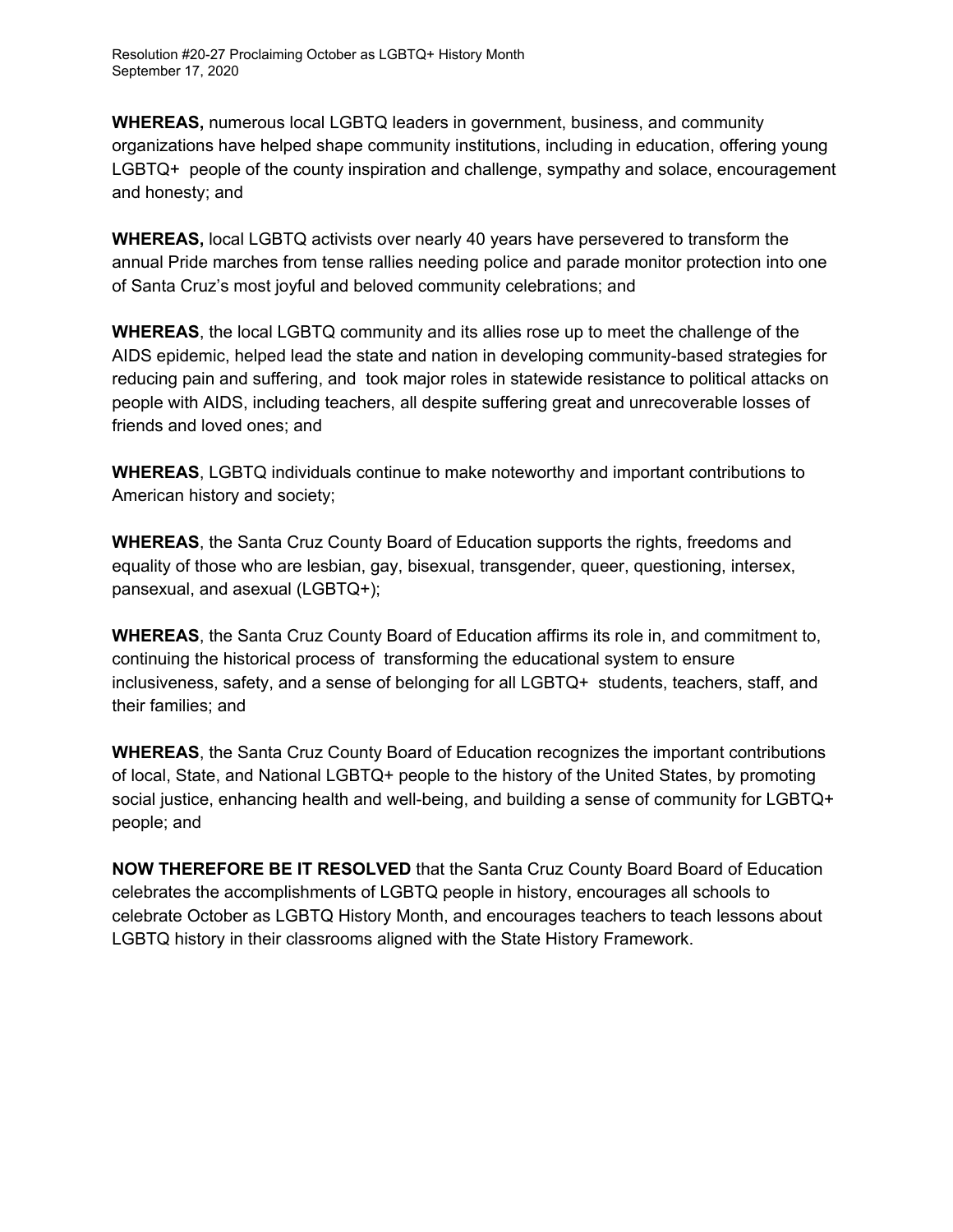Resolution #20-27 Proclaiming October as LGBTQ+ History Month September 17, 2020

**PASSED AND ADOPTED** by the Governing Board of the Santa Cruz County Office of Education, County of Santa Cruz, State of California, this 17th day of September 2020, by the following vote:

**AYES**:

**NAYS:**

**ABSENT:**

**ABSTAIN**:

 $\frac{1}{2}$ 

Sue Roth, Board President Santa Cruz County Board of Education

 $\frac{1}{2}$ 

Fari**s** M. Sabbah, Secretary Santa Cruz County Superintendent of Schools

 $\mu_{\text{max}}$ 

Rose Filicetti, Vice President

 $\frac{1}{2}$ 

Jane Royer Barr, Trustee

 $\mathcal{L}$ 

Sandra Nichols, Trustee